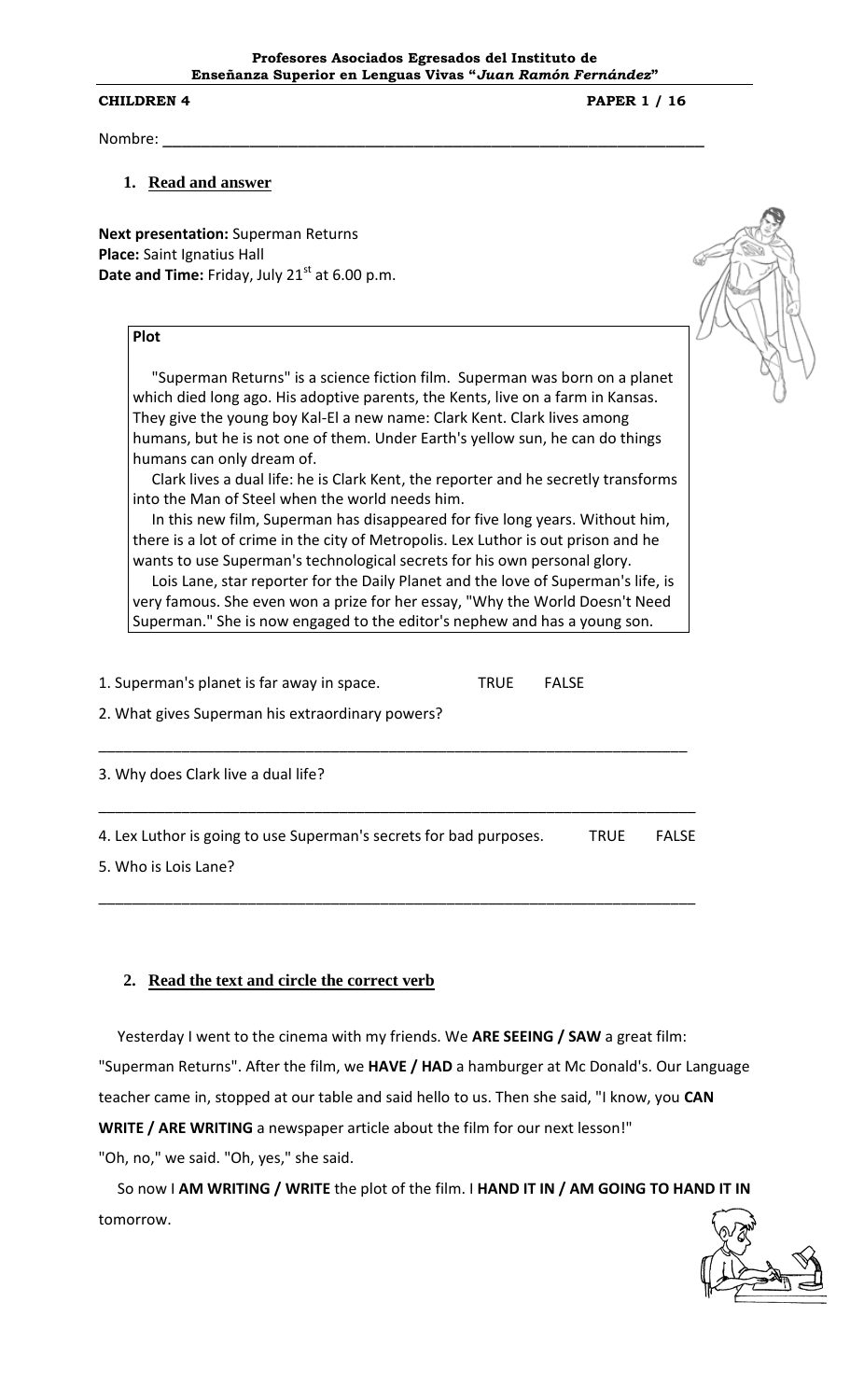**Profesores Asociados Egresados del Instituto de Enseñanza Superior en Lenguas Vivas "***Juan Ramón Fernández***"**

| <b>CHILDREN 4</b>                                                                                         |                                                                                                                                                                                         |                 |                    | <b>PAPER 1 / 16</b> |             |                   |  |  |
|-----------------------------------------------------------------------------------------------------------|-----------------------------------------------------------------------------------------------------------------------------------------------------------------------------------------|-----------------|--------------------|---------------------|-------------|-------------------|--|--|
| word                                                                                                      | 3. Read this story and complete with words from the box. Be careful! There's an extra                                                                                                   |                 |                    |                     |             |                   |  |  |
|                                                                                                           | TO<br><b>AND</b>                                                                                                                                                                        | <b>AGO</b>      | <b>THE</b>         | <b>THAN</b>         | <b>SO</b>   |                   |  |  |
| Let me tell you a story. Two days ________________________________ I was at home alone. I started to feel |                                                                                                                                                                                         |                 |                    |                     |             |                   |  |  |
| a little hungry, ____________________________I went into the kitchen __________________________get a      |                                                                                                                                                                                         |                 |                    |                     |             |                   |  |  |
| sandwich. Suddenly I heard a noise. It was louder _________________________ a storm! I was very           |                                                                                                                                                                                         |                 |                    |                     |             |                   |  |  |
| scared. I thought there was a stranger in the house. I ran under the table                                |                                                                                                                                                                                         |                 |                    |                     |             |                   |  |  |
| stayed there. I didn't move.                                                                              |                                                                                                                                                                                         |                 |                    |                     |             |                   |  |  |
|                                                                                                           | 4. Go on reading the story and complete with words in the box. Be careful! There's an                                                                                                   |                 |                    |                     |             |                   |  |  |
| extra word                                                                                                |                                                                                                                                                                                         |                 |                    |                     |             |                   |  |  |
|                                                                                                           | <b>STAY</b><br><b>MUST</b>                                                                                                                                                              | <b>SURPRISE</b> | <b>HEARD</b>       | <b>MUSTN'T</b>      | <b>STOP</b> |                   |  |  |
|                                                                                                           |                                                                                                                                                                                         |                 |                    |                     |             |                   |  |  |
|                                                                                                           | computer room. I couldn't just _______________________there. I thought, "I was really brave                                                                                             |                 |                    |                     |             |                   |  |  |
| when I was a boy. I ______________________ do something. I'm going to __________________                  |                                                                                                                                                                                         |                 |                    |                     |             |                   |  |  |
|                                                                                                           | this stranger right now." I quickly ran out of the kitchen and into the computer room. Imagine                                                                                          |                 |                    |                     |             |                   |  |  |
|                                                                                                           | my my when I found Superman standing there!                                                                                                                                             |                 |                    |                     |             |                   |  |  |
|                                                                                                           | 5. Peter and his friends are in the library writing their homework on "Superman"<br>Returns". Complete their conversation with the bubbles below. Remember there is<br>an extra bubble. |                 |                    |                     |             |                   |  |  |
|                                                                                                           | Would you like                                                                                                                                                                          |                 | What are you doing |                     |             | What time did you |  |  |

|        | Is it ready<br>What did you do<br>Why don't you                         |                |  |  |  |  |  |  |
|--------|-------------------------------------------------------------------------|----------------|--|--|--|--|--|--|
| Joe:   |                                                                         |                |  |  |  |  |  |  |
| Peter: | We're writing an article about "Superman Returns".                      |                |  |  |  |  |  |  |
| Joe:   |                                                                         |                |  |  |  |  |  |  |
| Danny: | No, not yet. I think we're going to have it ready in a couple of hours. |                |  |  |  |  |  |  |
| Joe:   |                                                                         | start working? |  |  |  |  |  |  |
| Peter: | Three hours ago, I think.                                               |                |  |  |  |  |  |  |
| Joe:   | Really? That's more than three hours.                                   |                |  |  |  |  |  |  |
|        | take a break?                                                           |                |  |  |  |  |  |  |
| Peter: | Oh, yes. Let's go home and watch "Smallville".                          |                |  |  |  |  |  |  |
| Danny: |                                                                         | to come with   |  |  |  |  |  |  |
|        | us?                                                                     |                |  |  |  |  |  |  |
| Peter: | Great! I love that series.                                              |                |  |  |  |  |  |  |